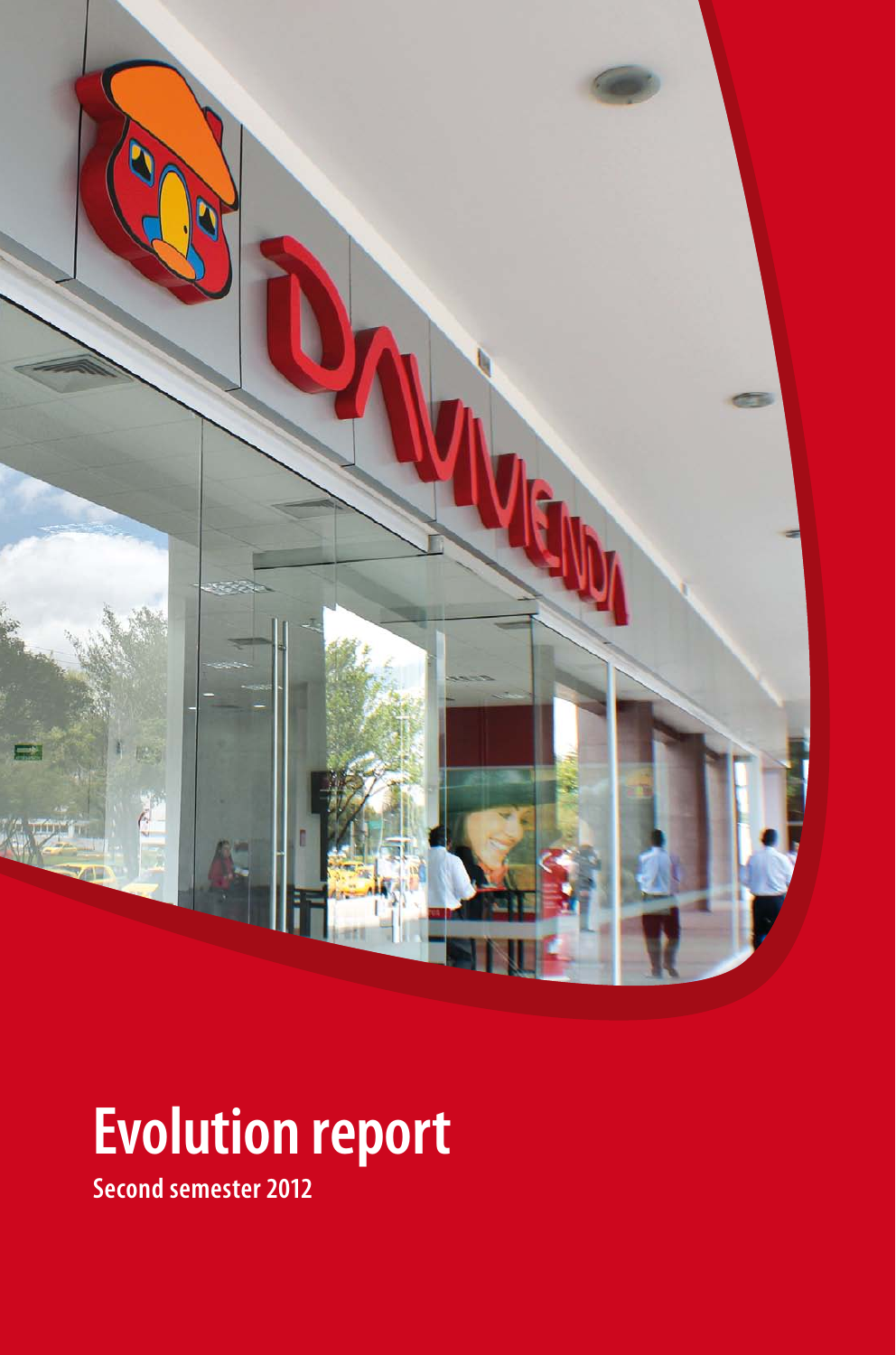## **REPORT FROM THE PRESIDENT**



#### **Dear Shareholders:**

It is our pleasure to share with you our report regarding activities and results corresponding to the second semester of 2012.

This has been a special period for Davivienda: we celebrated our  $40<sup>th</sup>$  anniversary, changed our brand in Panama and integrated the operations acquired from HSBC in Central America (Honduras, El Salvador and Costa Rica), which allows us to move forward in our consolidation as a multi-Latin organization with presence in several Latin American countries, and over 15 thousand<sup>1</sup> employees and 5.5 million clients<sup>2</sup>.

The Colombian economic environment was marked by an economic deceleration due in part to a global slowdown a decline in production in sectors, such as mining and construction, which had previously experienced dynamic results.

Despite this volatile environment, on July 9 the bank made a successful debut in the international markets with a debt issuance of US\$ 500 million in subordinated bonds, achieving a good rate and obtaining demand of US\$ 3 billion. This result reflects the investor confidence in Colombia.

Personal banking generated strong results, accompanied by good quality indicators. The housing portfolio grew 26.5%, financing 18 thousand Colombian families during this period. The consumer portfolio, which showed a deceleration in 2011, concluded 2012 with nearly 8% growth; the issuance portfolio grew15.8% placing the bank in third place in terms of market share. In addition, we remain the market leader in portfolio of credit cards per balance, growing 22.4% in 2012.

<sup>1</sup> 15,290 officials, consolidated figure

<sup>2</sup> A consolidated figure, including DaviPlata clients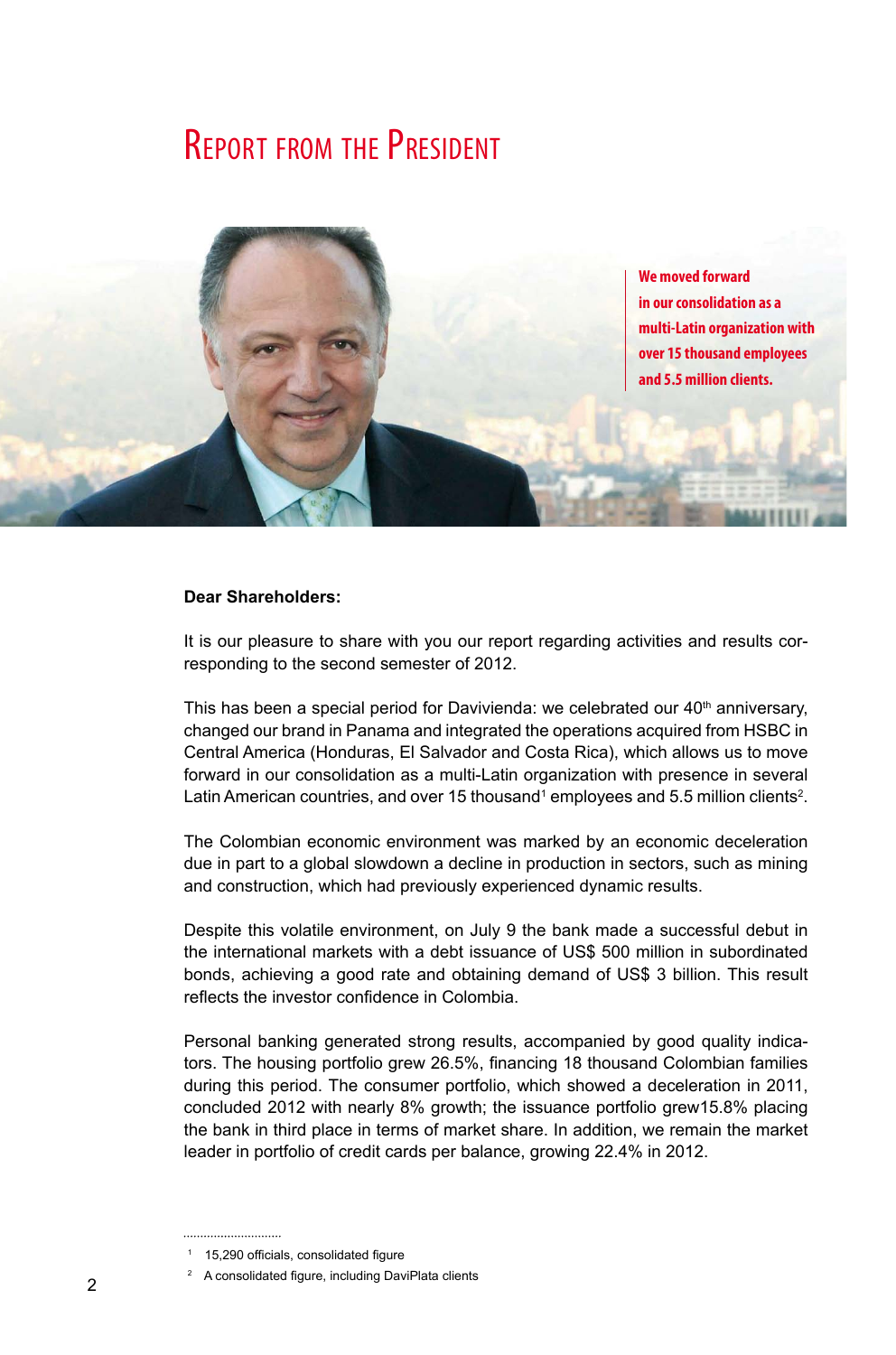Commercial banking performed well in the SME (small and medium-sized companies) segment, growing 33% and mainly supported by the agricultural sector that recorded a 19.1% increase. The total commercial portfolio grew 9.1% and we expect higher dynamism for 2013, as the large infrastructure projects in the country commence.

During 2012, we continued our inclusion efforts through DaviPlata. In the second semester we were awarded one of the three groups that were auctioned by the Colombian g for the payment of the *"More Families in Action"* program. Beginning in February 2013, there will be 1.6 million DaviPlata users and we expect to double our coverage, passing from 187 municipalities to more than 380, which will transform us into a leader in financial inclusion in the Latin American region as well as occupying a third place globally in managing money through cellular telephones.

An organization of this dimension and multi-Latin market presence, in addition to excellent financial performance, should also be focused on sustainability, being socially and environmentally responsible in the long term. Our vision is integrating this concept into all our business lines and segments, as well as sharing and applying good practices to all of the bank's affiliates, considering the expectations of our stakeholders in each of the countries in which we are present.

During the second semester 2012, we completed an internal sustainability assessment according to international standards, which encompassed all of the activities and processes of the bank in Colombia. The results of this assessment allowed us to determine the best way of generating value through the activities of all our companies and how to enrich the lives of our employees, our clients and the communities we touch.

We are clear about the fact that our responsibility goes far beyond the generation of wealth; we seek to be recognized as a sustainable organization increasingly higher standards, basing our strategy on knowledge. In order to achieve this goal, we aim to understand the needs of our clients, driving the banking system, promoting financial education, making a good use of resources, financing projects responsibly, contributing to the growth of our employees and to the development of community empowering initiatives.

**Efraín E. Forero Fonseca** President

> **Our responsibility goes far beyond the generation of wealth, we seek to be recognized as a sustainable organization increasingly higher standards, basing our strategy on knowledge.**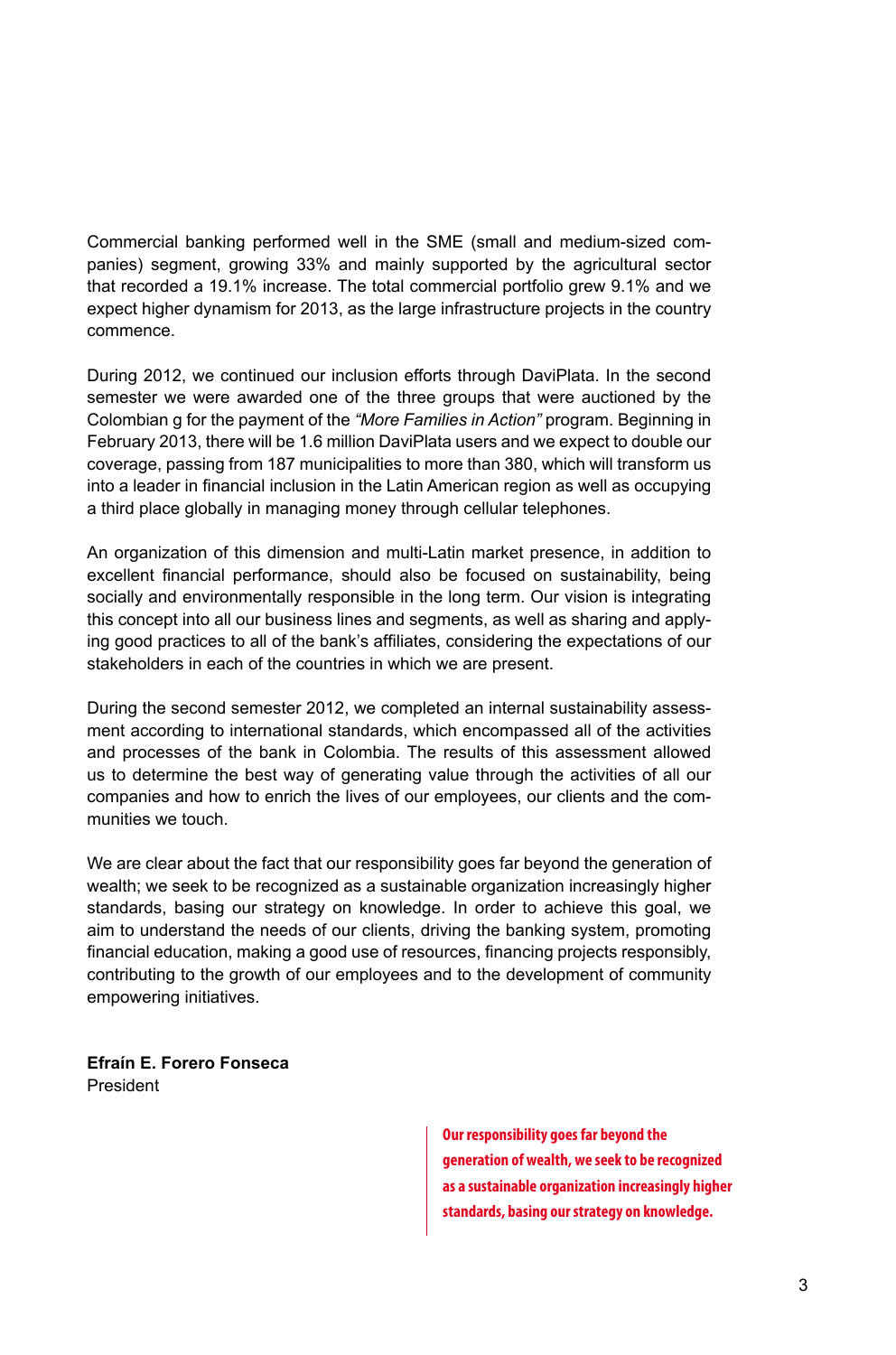# Main achievements, second semester 2012



#### **Integration with Central America**

At the end of the year we completed the purchase of and started managing the operations acquired from HSBC in Honduras, El Salvador and Costa Rica that will allow us to bring our brand and consolidate as a Multi-Latin entity, also with a presence in Panama and Miami. The final price of this operation was US\$ 829.7 million, equivalent to COP 1.5 billion, generating goodwill of COP 534 billion.

#### **Bond issuance program**

Davivienda is an important protagonist in the private debt market in Colombia. In August 2012, we issued COP 500 billion in ordinary bonds, completing COP 2.5 billion of the COP 3 billion amount approved in 2010. This issuance was oversubscribed by 2.7 times the offered value.

Internationally, during the semester, we completed the first issuance of subordinated bonds: we debuted in the international markets with an issuance of US\$ 500 million, which received demands for US\$ 3,000 million. This placement was possible through the support of the Credit Suisse and JP Morgan, and included the participation of 192 institutional investors. Recently, in January 2013, we made a second international ordinary bond issuance for US\$ 500 million, with demand that exceeded US\$ 5 billion. During this issuance we obtained the lowest rate in history for a Colombian financial issuer.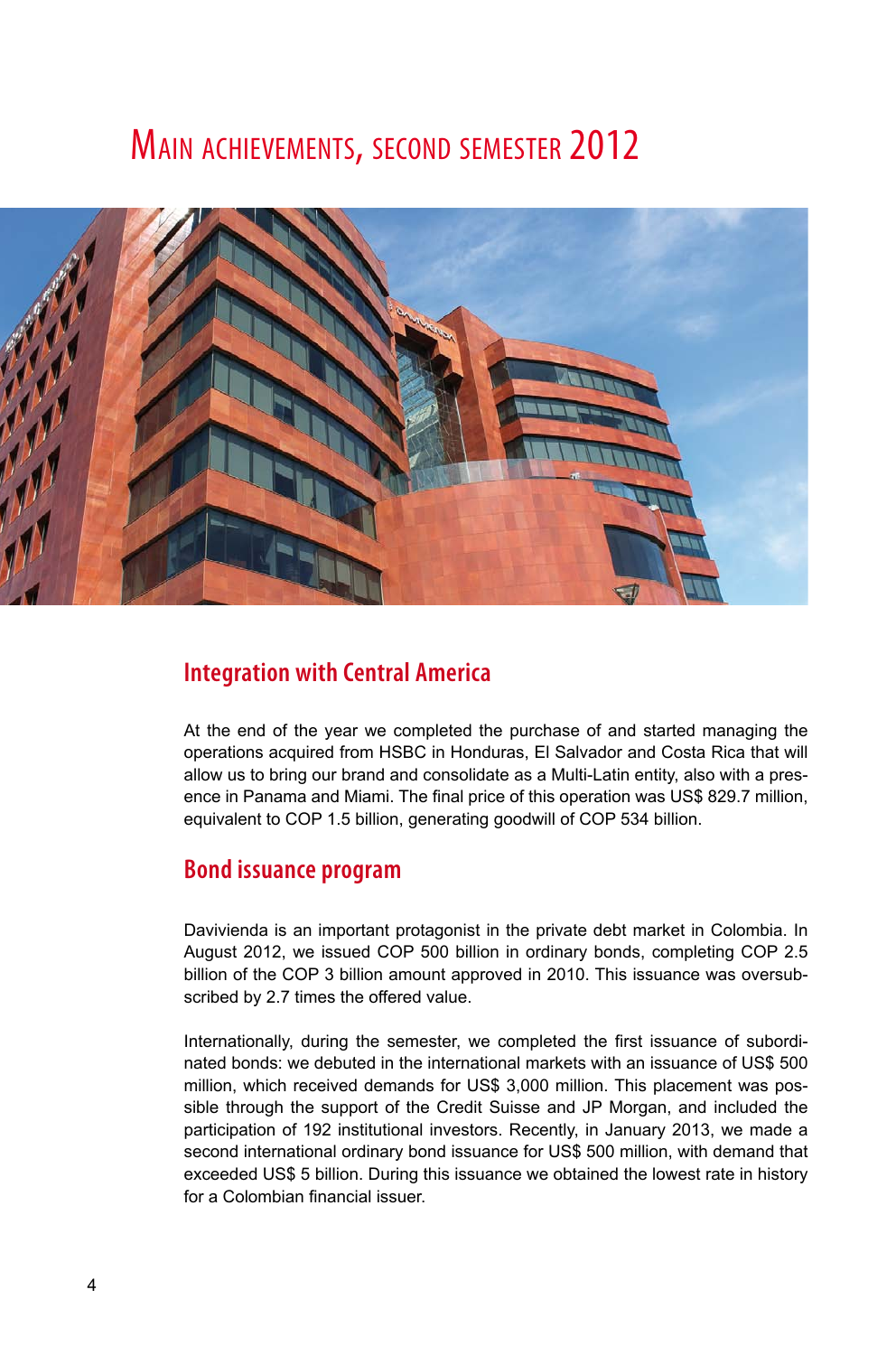

#### **DaviPlata**

DaviPlata continues successfully contributing to financial inclusion: at the close of 2012, it had 857 thousand clients<sup>3</sup>, 71.2% more than in the previous year, and 1,006 paying or receiving companies. On October 24, the Bank was awarded the administration of subsidy payments to one million families in the *"More Families in Action"* program from the Presidential Office Department for Social Prosperity, which delivers financial support to the neediest families in Colombia. In this way we will be present in more than 380 municipalities, 191 of which the Bank had no offices and 119 municipalities of which there was no financial institution present; Davivienda being the first.



This program positions DaviPlata as the third most important smart card in the world, in terms of the number of its clients, after M-Pesa (Kenia) and Wizzit Bank (South Africa). DaviPlata is an innovating model that allows clients a different type of access to the finance system. In fact, it had become into the new transactional medium in Colombia, and the first mass electronic funds platform in Latin America.

*"Al Gratin"*, the DaviPlata national wires campaign showed a positive dynamics. We highlight the behavior of teller deposits during the second semester in 2012, when approximately 112 thousand deposits were made.

<sup>3</sup> Not including the new clients in the *"More Families in Action"* Program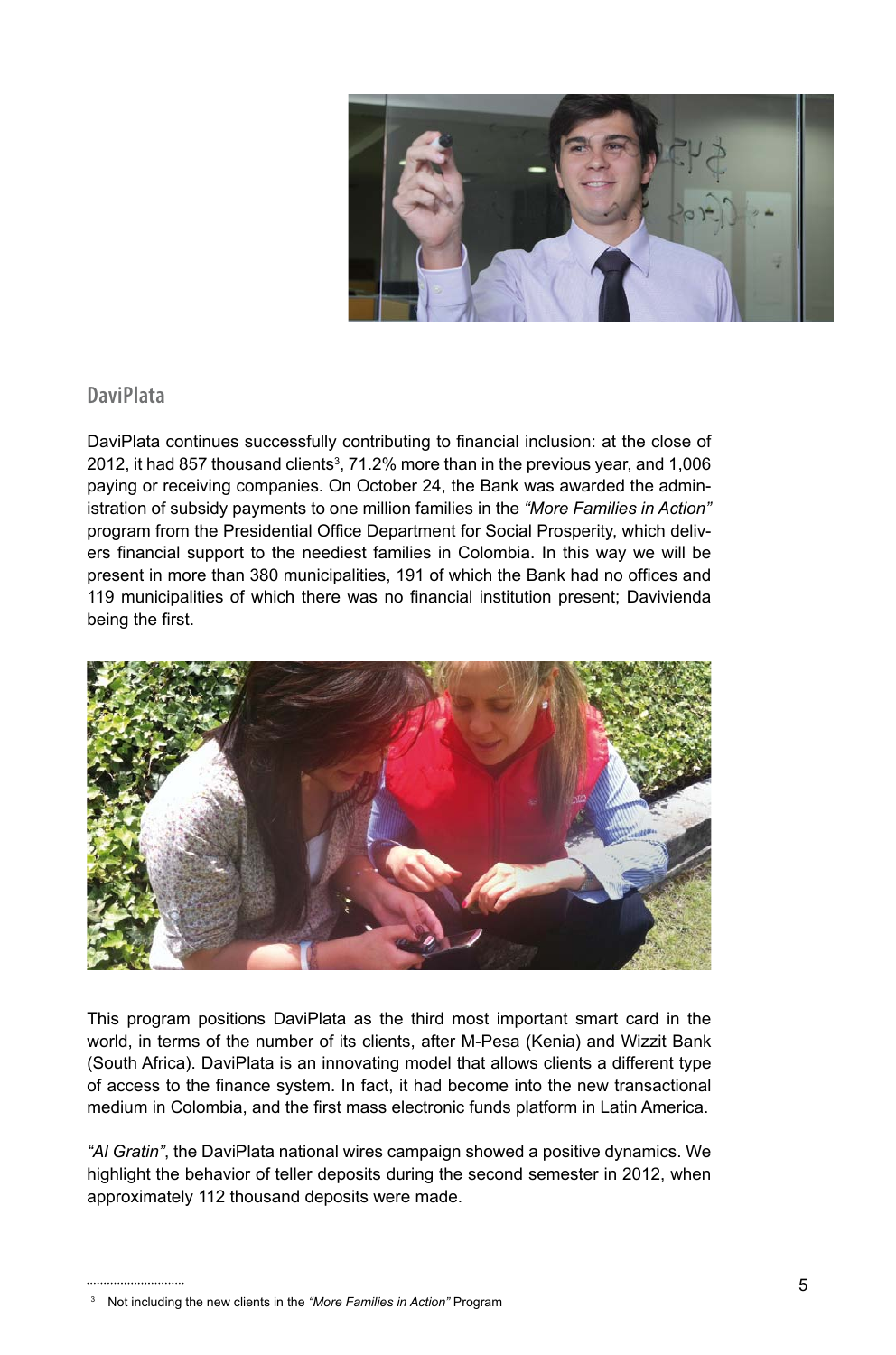#### **Confinanciera Merger**



On July 31, Confinanciera and Davivienda merged. This merger allows us to offer its credit strategies and products related to productive and private vehicles to the whole country, as well as to become the second financial entity of private vehicles in Colombia. At the close of 2012 closing, the assets resulting from this merger assets reached a total of COP 516 billion, liabilities were COP 431 billion and accumulated net income was COP 13 billion.

#### **Merger of trust companies**

On December 13, we completed the merger between the Bank's two trust companies: Fiduciaria Davivienda and Fiduciaria Cafetera. The new entity will keep the name Fiduciaria Davivienda, which now becomes the sixth-largest trust in the nation in terms of third party assets under management, around COP 12.4 billion, and equity of COP 101 billion, of which the Bank controls 94.7%. This merger will allow us to continue our expansion in the trust sector, expanding our service offering.



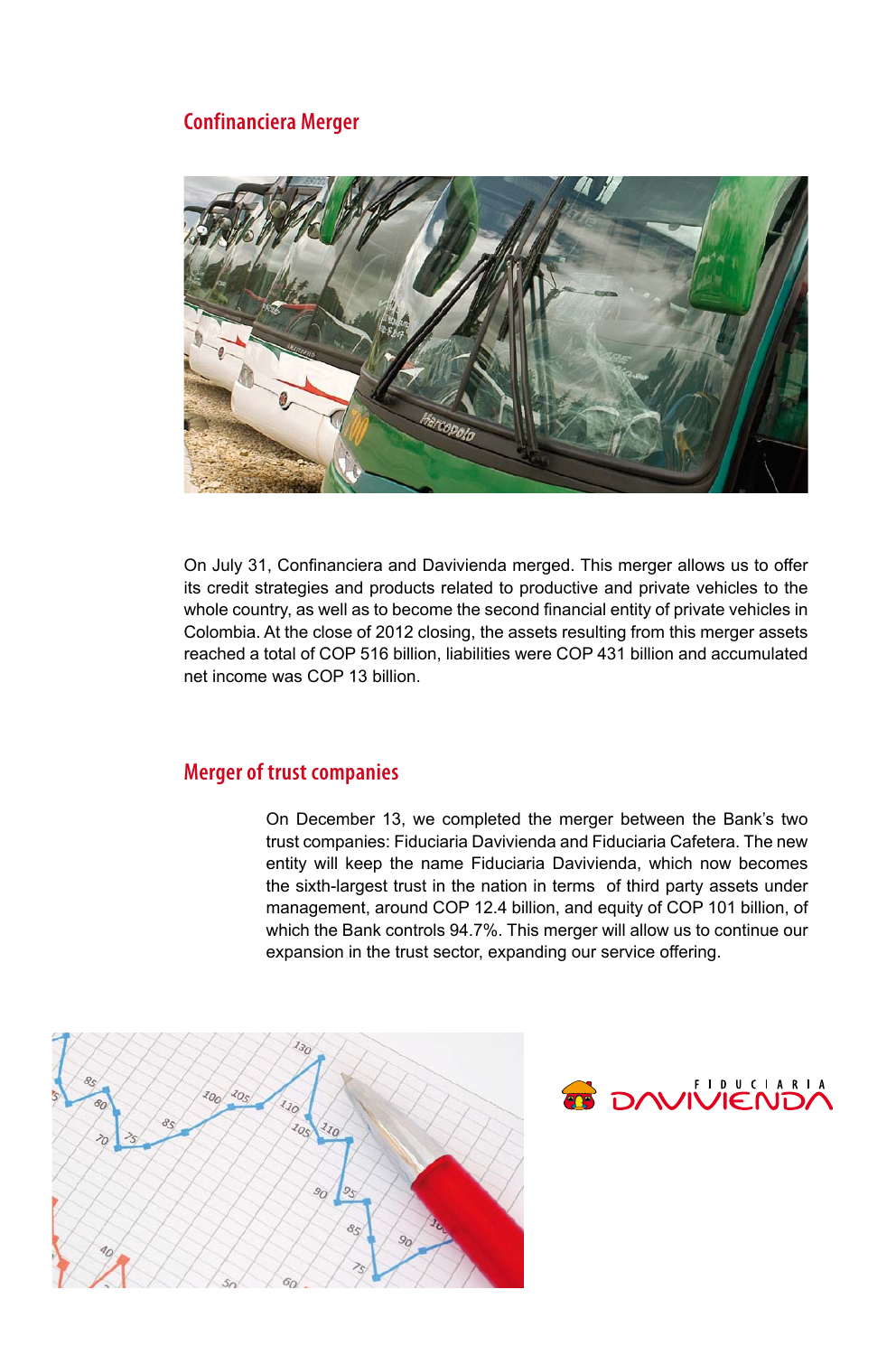#### **Dividends payment**

On September 27, the dividends corresponding to the first semester of 2012 were distributed. The amount approved was COP 115 billion (COP 260 per share), which was equivalent to 31.4% of profits and represented a growth of 18.2% compared to the COP 220 per share distributed in the previous semester.

#### **Cultivarte, a well-being space**

*"Cultivarte"*, a well-being program was initiated by the Bank. The goal of the Bank is to bring this program to the municipalities in which we are present. Cultivarte is a space designed to offer the inhabitants of a municipality an alternative for using their free time, making entertainment, culture and education the foundation of this program. Here, communities will be able to enjoy a movie theater, a virtual class room and an exposition area.



#### **Financial Education**



In 2012, we created *"My Home Finances"*, an education portal for Colombian to learn simple and friendly ways of managing their money and reach their personal goals. Through this portal we expect to reach all our clients. In addition, we continue with the Sena Program, and we are moving forward on training the employees of companies that have a payments agreements with the Bank, through a workshop called "*My Personal and Family Finance*".